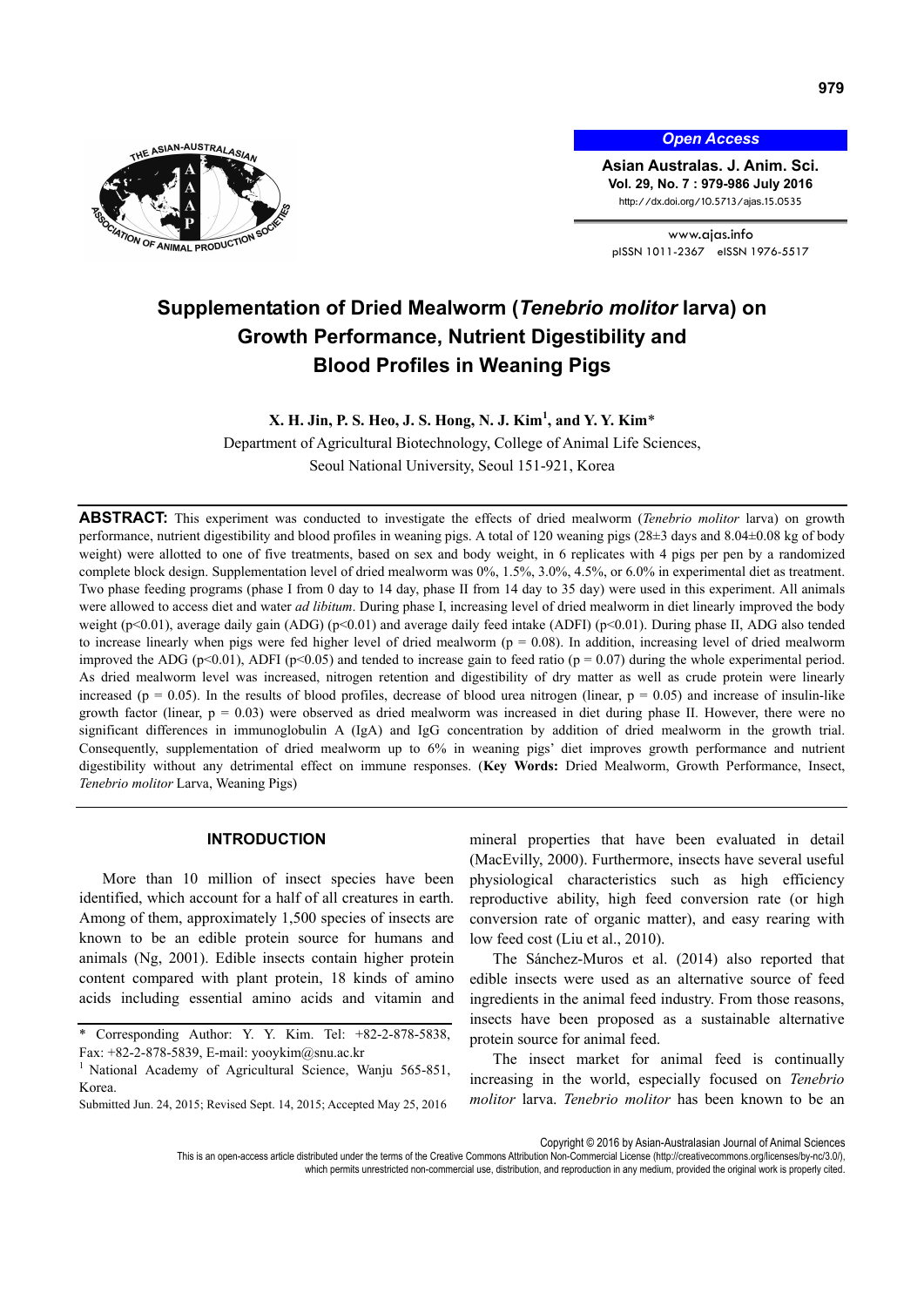acceptable protein source in poultry diets (Ramos-Elorduy et al., 2002), and the nutritional value of *Tenebrio molitor*  was also reported (Nergui et al., 2012).

Moreover, a few studies have been conducted to evaluate the application and large-scale production of *Tenebrio molitor* to supply the animal feed industry (Hernandez, 1987; Lagunes and Garcia, 1994). However, there is still lack of published data of the effects of dried mealworm on weaning pigs.

Therefore, the objective of this experiment was to investigate the effects of dried mealworm (*Tenebrio molitor* larva) supplementation as a protein source on growth performance, nutrient digestibility, and blood profiles in weaning pigs.

### **MATERIALS AND METHODS**

#### **Experimental animal, treatment and diet**

A total of 120 crossbred ([Yorkshire×Landrace]× Duroc) weaning pigs  $(28\pm3$  d of age,  $8.04\pm0.08$  kg body weight [BW]) were assigned to one of five treatments considering sex and body weight in a randomized complete block design. Four pigs were reared in each pen of a weaning pigs' house (concrete-slot floor, 0.90×2.15 m). The control treatment group was provided with corn-barleysoybean meal-based diet and the other groups were provided with diet containing 1.5%, 3.0%, 4.5%, or 6.0% of dried mealworm powder during 35 days after weaning. Feed and water were provided *ad libitum* through a feeder and a nipple during the whole experimental period. The temperature was kept at 30°C during the first 7 days and lowered 1°C every week. An experimental period consists of two phases (Phase I: from 0 day to 14 day, Phase II: from 14 day to 35 day), and body weight and feed intake were recorded at the end of each phase to calculate average daily gain (ADG), average daily feed intake (ADFI) and gain to feed ratio (G:F ratio). Corn-barley-soybean meal-based experimental diets were formulated to contain dried mealworm at levels of 0%, 1.5%, 3.0%, 4.5%, or 6.0%. Dried mealworm powder replaced soybean meal (SBM). and soy oil because of the high energy and protein content in dried *tenebrio molitor* larva powder (metabolizable energy 5,258 kcal/kg, crude protein [CP] 46.44%). All nutrients of experimental diets met or slightly exceeded the nutrient requirements as specified by NRC (2012). Mealworms were harvested until approximate 70 d of age and the air-dried *Tenebrio molitor* larvae were obtained from National Institute of Agricultural Sciences (Wanju, Korea). Dried mealworms were ground wholly by grinder for mealworm powder type before mixing the experimental feed. Dried mealworm (dry matter [DM] basis) contained approximately 5.84% of moisture, 43.27% of CP, 32.93% of crude fat, 4.86% of crude ash, respectively. Amino acid and fatty acid composition of dried mealworm are showed in Table 1. Formulas and chemical compositions of experimental diets are presented in Table 2 and 3.

#### **Apparent total tract digestibility**

A total of 20 crossbred pigs  $(10.05\pm0.98 \text{ kg BW})$  were assigned to individual metabolic crates and allotted to one of five treatments with 4 replicates in completely randomized design. Each pig was fed 200 g of phase II diet twice per day at 7:00 and 19:00, minimum level of feeding was 2% per body weight which was over 2 times the maintenance energy requirement (NRC, 1998). After 5 days adaptation period, a 5 day collection period was started with the addition of 1% chromium oxide in experimental diets as an initial marker. As a finishing marker, 1% ferric oxide was added in each experimental diet at 6th day of collection period. Collection of feces was started when the chromium

**Table 1.** Composition of total amino acid<sup>1</sup> and fatty acid<sup>2</sup> in dried mealworm larvae (dry matter bases)

| Items                        | $\frac{0}{0}$ |
|------------------------------|---------------|
| Total amino acid composition |               |
| Aspartic acid                | 3.07          |
| Threonine                    | 1.57          |
| Serine                       | 1.86          |
| Glutamic acid                | 4.57          |
| Glycine                      | 2.04          |
| Alanine                      | 3.15          |
| Valine                       | 3.14          |
| Isoleucine                   | 1.39          |
| Leucine                      | 2.81          |
| Tyrosine                     | 2.63          |
| Phenylalanine                | 1.36          |
| Lysine                       | 1.86          |
| Histamine                    | 1.07          |
| Arginine                     | 2.03          |
| Proline                      | 2.23          |
| Methionine                   | 0.54          |
| Cysteine                     | 0.35          |
| Total                        | 35.67         |
| Fatty acid composition       |               |
| C14                          | 2.85          |
| C15                          | 7.10          |
| C16                          | 9.33          |
| C16:1                        | 2.12          |
| C18                          | 2.40          |
| C181n9                       | 40.78         |
| C18 2n6                      | 33.58         |
| C18 3n6                      | 1.85          |
| Total                        | 100.00        |

<sup>1</sup> Analyzed by laboratory of animal nutrition and biochemistry, Seoul National University, Korea.

<sup>2</sup> Analyzed by laboratory of animal nutrition and biochemistry, Seoul National University, Korea.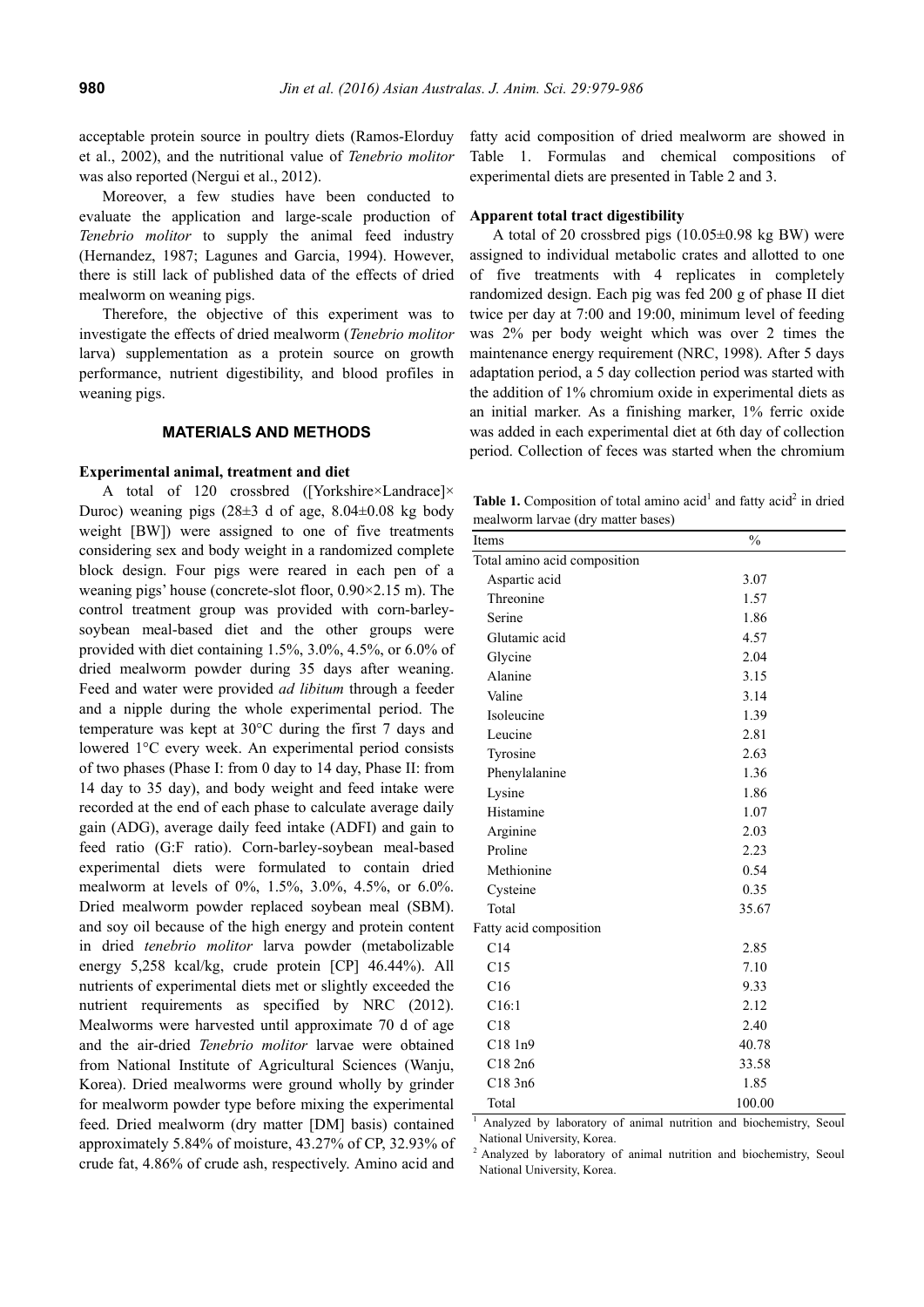Items

|                                    | Tenebrio molitor larva (%) |        |        |        |        |  |  |  |
|------------------------------------|----------------------------|--------|--------|--------|--------|--|--|--|
| Items                              | $\theta$                   | 1.5    | 3.0    | 4.5    | 6.0    |  |  |  |
| Ingredients $(\% )$                |                            |        |        |        |        |  |  |  |
| Corn                               | 30.95                      | 31.03  | 31.02  | 31.05  | 31.04  |  |  |  |
| Soy bean meal (44%)                | 35.10                      | 33.34  | 31.51  | 29.80  | 28.01  |  |  |  |
| Mealworm larva                     | 0.00                       | 1.50   | 3.00   | 4.50   | 6.00   |  |  |  |
| Whey powder                        | 3.00                       | 3.00   | 3.00   | 3.00   | 3.00   |  |  |  |
| Lactose                            | 12.00                      | 12.00  | 12.00  | 12.00  | 12.00  |  |  |  |
| Barley                             | 12.42                      | 13.32  | 14.37  | 15.26  | 16.29  |  |  |  |
| Soy-oil                            | 3.22                       | 2.51   | 1.79   | 1.10   | 0.39   |  |  |  |
| <b>MCP</b>                         | 1.22                       | 1.22   | 1.20   | 1.20   | 1.20   |  |  |  |
| Limestone                          | 0.94                       | 0.94   | 0.94   | 0.96   | 0.96   |  |  |  |
| L-lysine HCl                       | 0.40                       | 0.39   | 0.39   | 0.39   | 0.38   |  |  |  |
| DL-methionine                      | 0.40                       | 0.39   | 0.39   | 0.39   | 0.39   |  |  |  |
| Vit. Mix <sup>1</sup>              | 0.12                       | 0.12   | 0.12   | 0.12   | 0.12   |  |  |  |
| Min. $Mix2$                        | 0.12                       | 0.12   | 0.12   | 0.12   | 0.12   |  |  |  |
| Salt                               | 0.20                       | 0.20   | 0.20   | 0.20   | 0.20   |  |  |  |
| Choline-Cl (25%)                   | 0.10                       | 0.10   | 0.10   | 0.10   | 0.10   |  |  |  |
| Zinc oxide                         | 0.10                       | 0.10   | 0.10   | 0.10   | 0.10   |  |  |  |
| Total                              | 100.00                     | 100.00 | 100.00 | 100.00 | 100.00 |  |  |  |
| Chemical composition               |                            |        |        |        |        |  |  |  |
| $ME (kcal/kg)^3$                   | 3,400                      | 3,400  | 3,400  | 3,400  | 3,400  |  |  |  |
| Moisture $(\%)^4$                  | 6.55                       | 6.57   | 6.78   | 6.83   | 6.83   |  |  |  |
| Crude protein $(\frac{6}{6})^4$    | 21.44                      | 21.53  | 21.56  | 21.66  | 21.34  |  |  |  |
| Ether extract $(\%)^4$             | 5.78                       | 5.79   | 5.45   | 5.50   | 5.69   |  |  |  |
| Crude ash $(\%)^4$                 | 5.00                       | 5.05   | 4.96   | 4.84   | 4.90   |  |  |  |
| Total lysine $(\frac{6}{6})^3$     | 1.35                       | 1.35   | 1.35   | 1.35   | 1.35   |  |  |  |
| Total methionine $(\frac{9}{0})^3$ | 0.39                       | 0.39   | 0.39   | 0.39   | 0.39   |  |  |  |
| Total calcium $(\frac{9}{6})^3$    | 0.80                       | 0.80   | 0.80   | 0.80   | 0.80   |  |  |  |
| Total phosphorus $(\%)^3$          | 0.65                       | 0.65   | 0.65   | 0.65   | 0.65   |  |  |  |

**Table 2.** The formula and chemical composition of experimental diets (phase I, d 0 to 14); as fed basis

**Table 3.** The formula and chemical composition of experimental diets (phase II, d 14 to 35); as fed basis

*Tenebrio molitor* larva (%)

|                                 | $\overline{0}$ | 1.5    | 3.0    | 4.5    | 6.0    |
|---------------------------------|----------------|--------|--------|--------|--------|
| Ingredients $(\% )$             |                |        |        |        |        |
| Corn                            | 32.55          | 33.49  | 34.44  | 35.38  | 36.29  |
| Soy bean meal (44%)             | 27.28          | 25.61  | 23.95  | 22.27  | 20.63  |
| Mealworm larva                  | 0.00           | 1.50   | 3.00   | 4.50   | 6.00   |
| Lactose                         | 4.00           | 4.00   | 4.00   | 4.00   | 4.00   |
| Barley                          | 30.00          | 30.00  | 30.00  | 30.00  | 30.00  |
| Soy-oil                         | 3.42           | 2.65   | 1.87   | 1.10   | 0.34   |
| <b>MCP</b>                      | 1.03           | 1.00   | 1.01   | 1.00   | 1.00   |
| Limestone                       | 0.66           | 0.69   | 0.68   | 0.70   | 0.71   |
| L-Lysine HCl                    | 0.43           | 0.43   | 0.42   | 0.42   | 0.41   |
| DL-methionine                   | 0.09           | 0.09   | 0.09   | 0.09   | 0.08   |
| Vit. Mix <sup>1</sup>           | 0.12           | 0.12   | 0.12   | 0.12   | 0.12   |
| Min. $Mix2$                     | 0.12           | 0.12   | 0.12   | 0.12   | 0.12   |
| Salt                            | 0.20           | 0.20   | 0.20   | 0.20   | 0.20   |
| Choline- $Cl(25%)$              | 0.10           | 0.10   | 0.10   | 0.10   | 0.10   |
| Total                           | 100.00         | 100.00 | 100.00 | 100.00 | 100.00 |
| Chemical composition            |                |        |        |        |        |
| ME $(kcal/kg)^3$                | 3,350          | 3,350  | 3,350  | 3,350  | 3,350  |
| Moisture $(\%)^4$               | 9.23           | 9.61   | 9.37   | 9.25   | 8.66   |
| Crude protein $(\%)^4$          | 18.99          | 18.31  | 18.86  | 18.68  | 18.32  |
| Ether extract $(\%)^4$          | 5.63           | 5.60   | 5.71   | 5.65   | 5.58   |
| Crude ash $(\%)^4$              | 4.38           | 4.24   | 4.28   | 4.26   | 4.24   |
| Total lysine $(\%)^3$           | 1.23           | 1.23   | 1.23   | 1.23   | 1.23   |
| Total methionine $(\%)^3$       | 0.36           | 0.36   | 0.36   | 0.36   | 0.36   |
| Total calcium $(\frac{9}{6})^3$ | 0.70           | 0.70   | 0.70   | 0.70   | 0.70   |
| Total phosphorus $(\%)^3$       | 0.60           | 0.60   | 0.60   | 0.60   | 0.60   |

MCP, monocalcium phosphate; ME, metabolizable energy.

<sup>1</sup> Provided the following per kilogram of diet: vitamin A, 8,000 IU; vitamin D3, 1,600 IU; vitamin E, 32 IU; d-biotin, 0.4 mg; riboflavin, 3.2 mg; calcium pantothenic acid, 8 mg; niacin, 16 mg; vitamin  $B_{12}$ , 12 mg; vitamin K, 2.4 mg.

<sup>2</sup> Provided the following per kilogram of diet: Mn, 24.8 mg; CuSO<sub>4</sub>, 54.1 mg; Fe, 127.3 mg; Zn, 84.7 mg; Co, 0.3 mg; Se, 0.1 mg; I, 0.3 mg.

<sup>3</sup> Calculated value.

4 Analyzed value.

bled through the anterior vena cava to analyze blood urea nitrogen (BUN), insulin-like growth factor (IGF-1) and immune response (IgA, IgG) at initial day and the ends of phases (phase I and phase II). Blood samples were collected in disposable culture tubes and centrifuged for 15 min by 3,000 rpm at 4°C (Eppendorf centrifuge 5810R, Hamburg, Germany). The serum was carefully transferred to 1.5 mL micro tubes and stored at –20°C until analysis. Total BUN concentration was analyzed using an analyzer (Ciba-Corning model, Express Plus, Ciba Corning diagnostics Co., Basel, Switzerland). The immunoglobulin G (IgG) and immunoglobulin A (IgA) concentration were analyzed by enzyme-linked immunosorbent assay (ELISA) assay by the manufacture's protocols (ELISA Starter Accessory Package, Pig IgG ELISA Quantitation Kit, Pig IgA ELISA

MCP, monocalcium phosphate; ME, metabolizable energy.

<sup>1</sup> Provided the following per kilogram of diet: vitamin A, 8,000 IU; vitamin D3,1,600 IU; vitamin E, 32 IU; d-biotin, 0.4 mg; riboflavin, 3.2 mg; calcium pantothenic acid, 8 mg; niacin, 16 mg; vitamin  $B_{12}$ , 12 mg; vitamin K, 2.4 mg.

<sup>4</sup> Analyzed value.

oxide appeared in the feces and kept until the appearance of ferric oxide in the feces. Urine samples were collected during collection period in plastic containers containing 50 mL of 4 N  $H_2SO_4$  to prevent evaporation of nitrogen prior to nitrogen retention analysis. Fecal and urinary samples were stored at –20°C until the end of collection period and the feces were dried in a drying oven at 60°C for 72 h and then ground to 1mm in a Wiley mill for chemical analysis including moisture, protein, fat, and ash contents by AOAC methods (1995).

#### **Blood sampling and analysis**

In each treatment, 6 pigs with average body weight were

<sup>&</sup>lt;sup>2</sup> Provided the following per kilogram of diet: Mn, 24.8 mg; CuSO<sub>4</sub>, 54.1 mg; Fe, 127.3 mg; Zn, 84.7 mg; Co, 0.3 mg; Se, 0.1 mg; I, 0.3 mg.

<sup>&</sup>lt;sup>3</sup> Calculated value.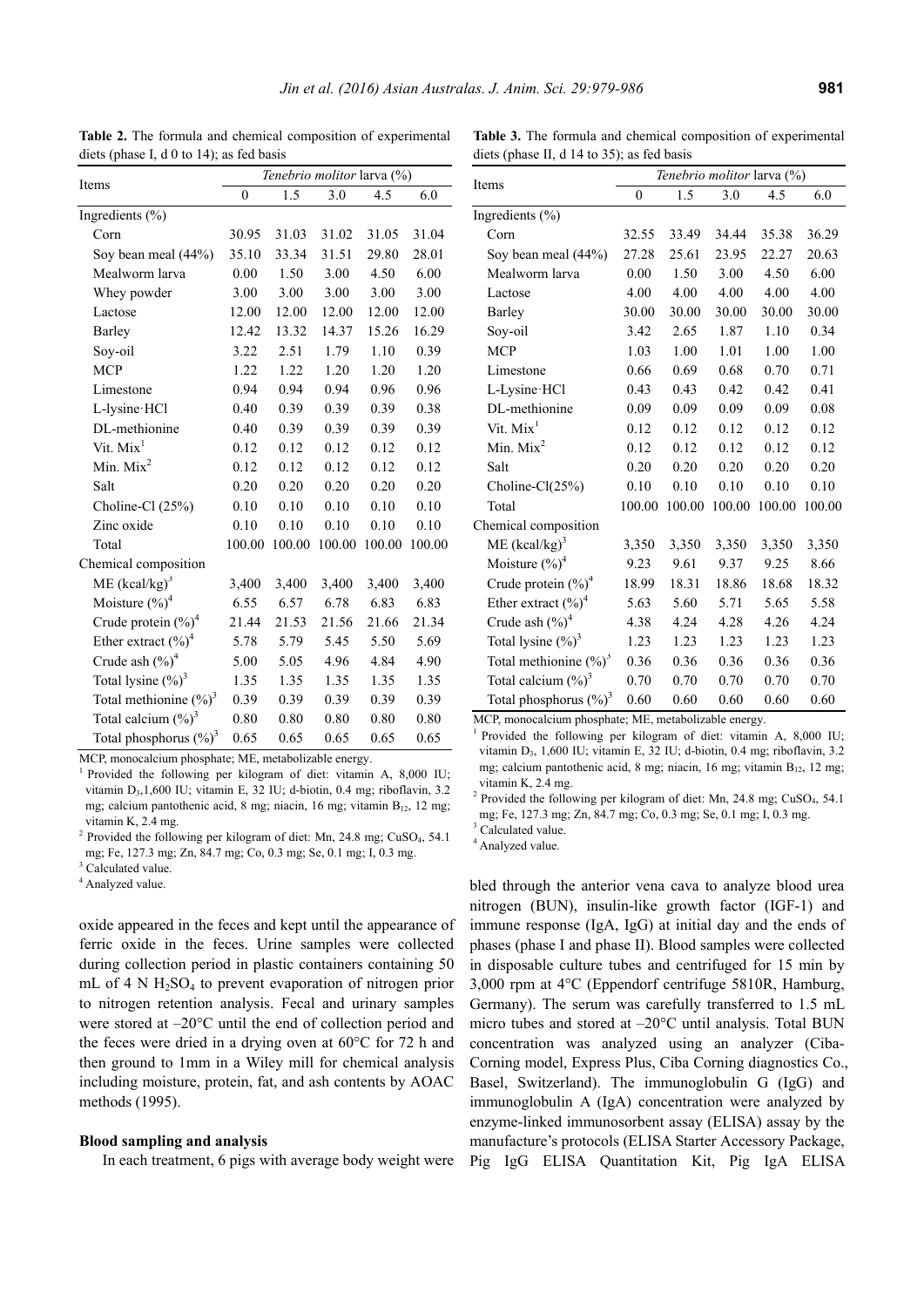Quantitation Kit; Bethyl, Montgomery, TX, USA). The concentration of IGF-1 was analyzed by hormone analyzer (Immulite 2000, DPC, Malvern, PA, USA).

### **Chemical analysis**

Diets and feces were ground by a Cyclotec 1093 Sample Mill (Foss Tecator, Hillerod, Denmark) and then analyzed. The contents of DM (procedure 967.03; AOAC, 1995), ash (procedure 923.03; AOAC, 1995). The nitrogen content was analyzed by using the Kjeldahl procedure with Kjeltec (KjeltecTM 2200, Foss Tecator, Höganäs, Sweden) and calculating the CP content (Nitrogen×6.25; procedure 981.10; AOAC, 1995).

#### **Statistical analysis**

Statistical analysis was carried out by least squares mean comparisons using PDIFF option of general linear model procedure (SAS, 2002; SAS Inst. Inc., Cary, NC, USA). Each pen was considered as experimental unit in measuring growth performance, while individual pig was used as experimental unit for analyzing nutrient digestibility, nitrogen retention and blood characteristics. Orthogonal polynomial contrasts were performed to determine linear and quadratic effects of inclusion levels of dried mealworm. Statistical differences were considered highly significant differ at  $p<0.01$ , significant differ at  $p<0.05$ , tendency between  $p \ge 0.05$  and  $p \le 0.10$ .

#### **RESULTS**

The effects of supplementation of dried mealworm on

growth performance in weaning pigs are presented in Table 4. Increasing dried mealworm level in weaning pig's diet significantly increased the body weight at end of phase I and phase II (linear,  $p<0.01$ ). During phase I, ADG and ADFI were linearly increased as dried mealworm level increased in diet (linear, p<0.01). During Phase II (14 to 35th day), increasing dried mealworm in weaning pig diet tended to improve the ADG of pigs (linear,  $p = 0.08$ ), but ADFI was not altered by addition of dried mealworm. Although, significant improvement was not observed in G:F ratio during phase I and phase II, increasing dried mealworm level in diet resulted in a tendency of improvement to G:F ratio during overall experimental period (linear, p<0.07).

Addition of dried mealworm in weaning pigs' diet showed improvements of nutrient digestibility and nitrogen retention (Table 5). There were linear improvements in DM (linear,  $p = 0.05$ ) and CP (linear,  $p = 0.05$ ) digestibility by increasing levels of dried mealworm, and crude ash digestibility showed tendency of improvement by dried mealworm as well (linear,  $p = 0.06$ ). In nitrogen retention, pigs fed a higher amount of dried mealworm showed a reduction of nitrogen excretion through feces (linear,  $p =$ 0.05), which resulted in a linear increase in nitrogen retention (linear,  $p = 0.05$ ).

Changes of BUN, serum IGF-1, and serum immunoglobulins concentration by the addition of dried mealworm during the feeding trial are presented in Table 6 and 7. Increasing level of dried mealworm in diet linearly decreased BUN concentration at 35 d after weaning (linear, p<0.05), and a similar decreasing tendency was observed at

Table 4. Effect of dried mealworm larvae supplementation on growth performance in weaning pigs<sup>1,2</sup>

| Criteria                      |              |       | Tenebrio molitor larva (%) | <b>SEM</b> | p-value |       |      |       |
|-------------------------------|--------------|-------|----------------------------|------------|---------|-------|------|-------|
|                               | $\mathbf{0}$ | 1.5   | 3.0                        | 4.5        | 6.0     |       | Lin. | Quad. |
| Body weight (kg)              |              |       |                            |            |         |       |      |       |
| Initial                       | 8.05         | 8.04  | 8.05                       | 8.04       | 8.04    |       |      |       |
| 2 week                        | 9.63         | 9.80  | 10.01                      | 10.51      | 10.66   | 0.310 | 0.01 | 0.83  |
| 5 week                        | 17.78        | 18.34 | 19.10                      | 19.77      | 20.22   | 0.531 | 0.01 | 0.90  |
| Average daily gain $(g)$      |              |       |                            |            |         |       |      |       |
| $0-2$ week                    | 113          | 126   | 140                        | 176        | 188     | 11.6  | 0.01 | 0.81  |
| $2-5$ week                    | 388          | 407   | 433                        | 441        | 455     | 15.2  | 0.08 | 0.82  |
| Overall                       | 278          | 294   | 316                        | 335        | 348     | 11.0  | 0.01 | 0.91  |
| Average daily feed intake (g) |              |       |                            |            |         |       |      |       |
| $0-2$ week                    | 250          | 270   | 283                        | 336        | 349     | 13.3  | 0.01 | 0.77  |
| 2-5 week                      | 721          | 736   | 754                        | 753        | 773     | 25.4  | 0.44 | 0.96  |
| Overall                       | 532          | 550   | 566                        | 586        | 604     | 17.3  | 0.05 | 0.96  |
| Gain: feed ratio              |              |       |                            |            |         |       |      |       |
| $0-2$ week                    | 0.452        | 0.467 | 0.495                      | 0.524      | 0.539   | 0.028 | 0.25 | 0.28  |
| 2-5 week                      | 0.539        | 0.552 | 0.575                      | 0.586      | 0.589   | 0.015 | 0.24 | 0.89  |
| Overall                       | 0.521        | 0.538 | 0.565                      | 0.573      | 0.576   | 0.011 | 0.07 | 0.62  |

SEM, standard error of mean.

<sup>1</sup> A total of 120 crossbred pigs were fed from average initial body weight 8.04±0.08 kg.

 $2$  Each least squares mean for all treatments represents 6 observations respectively.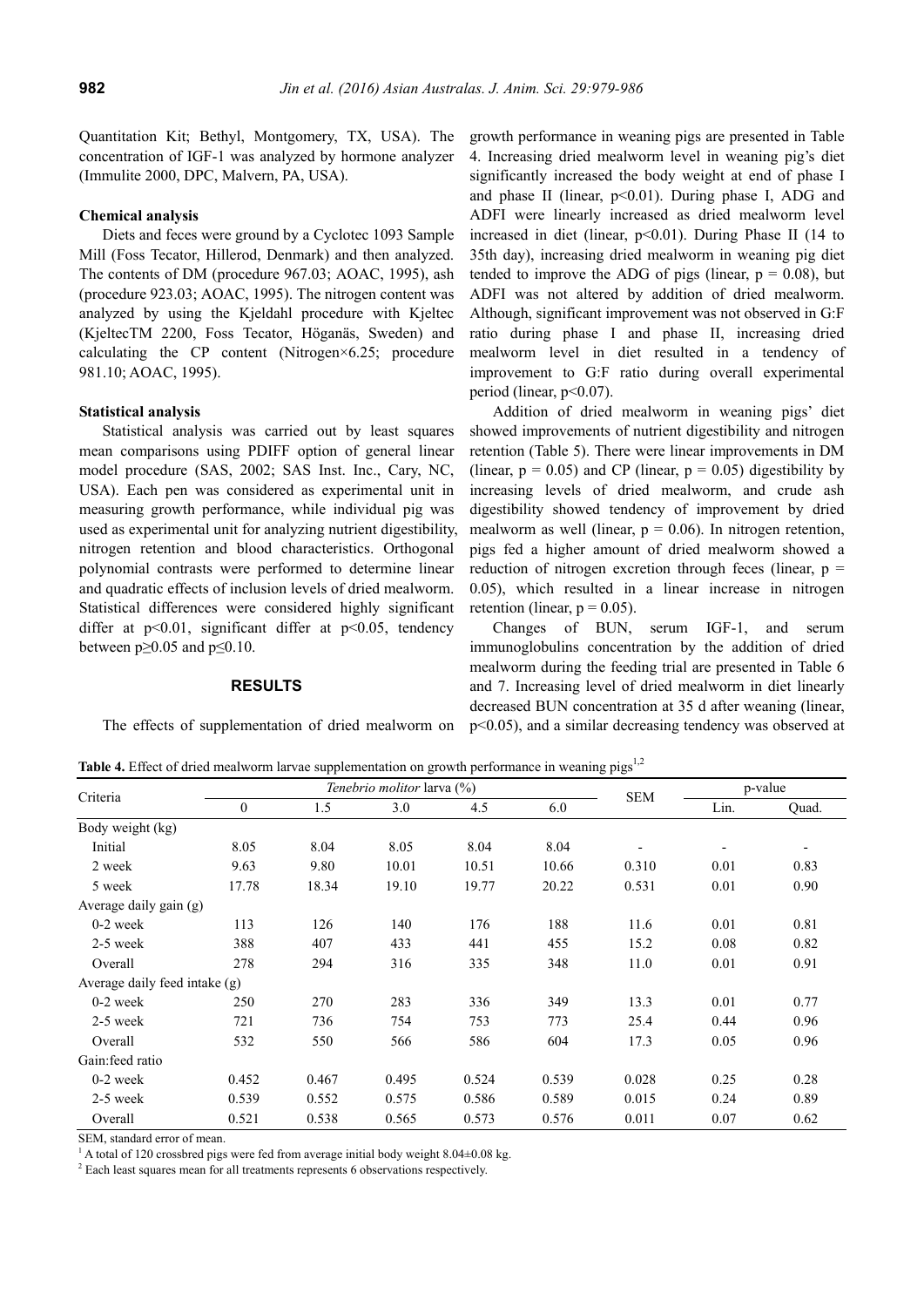|                            |                                   | * *   |       | ັ     | <u>UI U</u> |                |         |       |
|----------------------------|-----------------------------------|-------|-------|-------|-------------|----------------|---------|-------|
| Criteria                   | <i>Tenebrio molitor</i> larva (%) |       |       |       |             | <b>SEM</b>     | p-value |       |
|                            | 0                                 | 1.5   | 3.0   | 4.5   | 6.0         |                | Lin.    | Quad. |
| Nutrient digestibility (%) |                                   |       |       |       |             |                |         |       |
| Dry matter                 | 90.13                             | 92.33 | 92.93 | 93.80 | 94.22       | 0.715          | 0.05    | 0.53  |
| Crude protein              | 86.29                             | 90.25 | 91.27 | 92.17 | 93.04       | 1.141          | 0.05    | 0.47  |
| Crude ash                  | 67.62                             | 67.17 | 71.11 | 72.20 | 76.01       | 1.841          | 0.06    | 0.66  |
| Crude fat                  | 81.40                             | 81.67 | 82.96 | 82.79 | 81.55       | 1.328          | 0.87    | 0.65  |
| N-retention $(g/d)$        |                                   |       |       |       |             |                |         |       |
| N-intake                   | 5.30                              | 5.34  | 5.34  | 5.31  | 5.36        | $\blacksquare$ |         |       |
| N-feces                    | 0.73                              | 0.52  | 0.47  | 0.42  | 0.37        | 0.060          | 0.05    | 0.48  |
| N-urine                    | 2.37                              | 2.55  | 2.55  | 2.51  | 2.56        | 0.155          | 0.80    | 0.85  |
| N-retention                | 2.20                              | 2.27  | 2.33  | 2.38  | 2.42        | 0.156          | 0.05    | 0.98  |

**Table 5.** Effect of dried mealworm larvae supplementation on nutrient digestibility in weaning pigs<sup>1,2</sup>

SEM, standard error of mean.

<sup>1</sup> A total of 20 crossbred pigs were fed from average initial body weight  $10.05\pm0.98$  kg.

<sup>2</sup> Least squares means of 4 observations per treatment.

14 d after weaning (linear,  $p = 0.08$ ). In contrast to BUN concentration, linear increase of serum IGF-1 concentration was observed at 35th day when dried mealworm was increased in diet (linear, p<0.05). However, increase of dried mealworm in diet did not alter serum immunoglobulins.

## **DISCUSSION**

Studies using dietary insects as feed ingredient were mostly focused on poultry nutrition, and showed that using insect as a protein source in poultry diets had positive effects on growth performance (Téguia et al., 2002; Awoniyi et al., 2003; Shen et al., 2006). However, little information is available about using insect as a protein source in pig diets (Ni and Tang, 1993; Zhang and Zhou, 2002).

In general, pigs have to adapt rapid changes in feed with low enzyme activity after weaning (Jensen et al., 1997). Therefore, the composition of the starter diet after weaning requires highly digestible ingredients to avoid growth check or high mortality from weaning stress (Mahan and Newton, 1993). Although animal-origin protein sources' price is

more expensive, it is widely utilized in weaning pigs' diet rather than soybean meal or other plant-derived ingredients (Evans and Leibholz, 1979; Stoner et al., 1990; Kats et al., 1994). Beneficial effects of dried mealworm as feed ingredients have rarely been explored, but using other insect larvae as protein sources in swine feed has been evaluated by several studies. Huang and Zhang (1984) reported that

**Table 7.** Effect of dried mealworm larvae supplementation on serum IgG and IgA concentration in weaning  $pigs<sup>1</sup>$ 

| Criteria                   |      | <i>Tenebrio molitor</i> larva (%)            |      | <b>SEM</b>          | p-value |                                                                                                                                                                                                                                                                                                                                    |      |            |
|----------------------------|------|----------------------------------------------|------|---------------------|---------|------------------------------------------------------------------------------------------------------------------------------------------------------------------------------------------------------------------------------------------------------------------------------------------------------------------------------------|------|------------|
|                            | 0    | 1.5                                          | 3.0  | 4.5                 | 6.0     |                                                                                                                                                                                                                                                                                                                                    |      | Lin. Ouad. |
| $IgG$ (mg/mL)              |      |                                              |      |                     |         |                                                                                                                                                                                                                                                                                                                                    |      |            |
| Initial                    | 2.09 | 2.09                                         | 2.09 | 2.09                | 2.09    |                                                                                                                                                                                                                                                                                                                                    |      |            |
| 2 week 1.89                |      | 2.04                                         |      | 1.93 2.18 2.11      |         | 0.102                                                                                                                                                                                                                                                                                                                              | 0.20 | 0.91       |
| 5 week 4.56 4.43 4.54 4.50 |      |                                              |      |                     | 4.45    | 0.309                                                                                                                                                                                                                                                                                                                              | 0.90 | 0.25       |
| $IgA$ (mg/mL)              |      |                                              |      |                     |         |                                                                                                                                                                                                                                                                                                                                    |      |            |
| Initial                    | 1 29 | 1 2.9                                        | 1.29 | 1.29                | 1 2.9   |                                                                                                                                                                                                                                                                                                                                    |      |            |
| 2 week                     | -147 | 1.60                                         | 1.55 | 1.63                | 1.56    | 0.069                                                                                                                                                                                                                                                                                                                              | 0.15 | 0.96       |
| 5 week 2.48                |      |                                              |      | 2.34 2.41 2.39 2.52 |         | 0.154                                                                                                                                                                                                                                                                                                                              | 0.95 | 0.93       |
| $\cdot$ $\sim$ $\cdot$     |      | $\sim$ 11 $\sim$ $\sim$ $\sim$ $\sim$ $\sim$ |      |                     |         | $\mathbf{1}$ $\mathbf{1}$ $\mathbf{1}$ $\mathbf{1}$ $\mathbf{1}$ $\mathbf{1}$ $\mathbf{1}$ $\mathbf{1}$ $\mathbf{1}$ $\mathbf{1}$ $\mathbf{1}$ $\mathbf{1}$ $\mathbf{1}$ $\mathbf{1}$ $\mathbf{1}$ $\mathbf{1}$ $\mathbf{1}$ $\mathbf{1}$ $\mathbf{1}$ $\mathbf{1}$ $\mathbf{1}$ $\mathbf{1}$ $\mathbf{1}$ $\mathbf{1}$ $\mathbf{$ |      |            |

IgG, immunoglobulin G; IgA, immunoglobulin A; SEM, standard error of mean.

<sup>1</sup> Least squares means of 6 observations per treatment.

**Table 6.** Effect of dried mealworm larvae supplementation on BUN and IGF-1 in weaning pigs<sup>1</sup>

| Criteria        |                  |        | <i>Tenebrio molitor</i> larva (%) |        | p-value |                          |                          |       |
|-----------------|------------------|--------|-----------------------------------|--------|---------|--------------------------|--------------------------|-------|
|                 | $\boldsymbol{0}$ | 1.5    | 3.0                               | 4.5    | 6.0     | <b>SEM</b>               | Lin.                     | Quad. |
| BUN (mg/dL)     |                  |        |                                   |        |         |                          |                          |       |
| Initial         | 9.40             | 9.40   | 9.40                              | 9.40   | 9.40    | $\overline{\phantom{0}}$ | $\overline{\phantom{a}}$ |       |
| 2 week          | 14.87            | 14.27  | 12.15                             | 12.03  | 12.08   | 0.617                    | 0.08                     | 0.52  |
| 5 week          | 12.02            | 11.12  | 10.85                             | 10.32  | 10.28   | 0.658                    | 0.05                     | 0.85  |
| IGF-1 $(ng/mL)$ |                  |        |                                   |        |         |                          |                          |       |
| Initial         | 75.12            | 75.12  | 75.12                             | 75.12  | 75.12   |                          | $\overline{\phantom{a}}$ |       |
| 2 week          | 83.77            | 87.77  | 86.10                             | 87.13  | 93.08   | 3.169                    | 0.37                     | 0.78  |
| 5 week          | 107.67           | 123.00 | 129.58                            | 131.48 | 136.34  | 4.007                    | 0.03                     | 0.44  |

BUN, blood urea nitrogen; IGF-1, insulin-like growth factor-1; SEM, standard error of mean.

 $<sup>1</sup>$  Least squares means of 6 observations per treatment.</sup>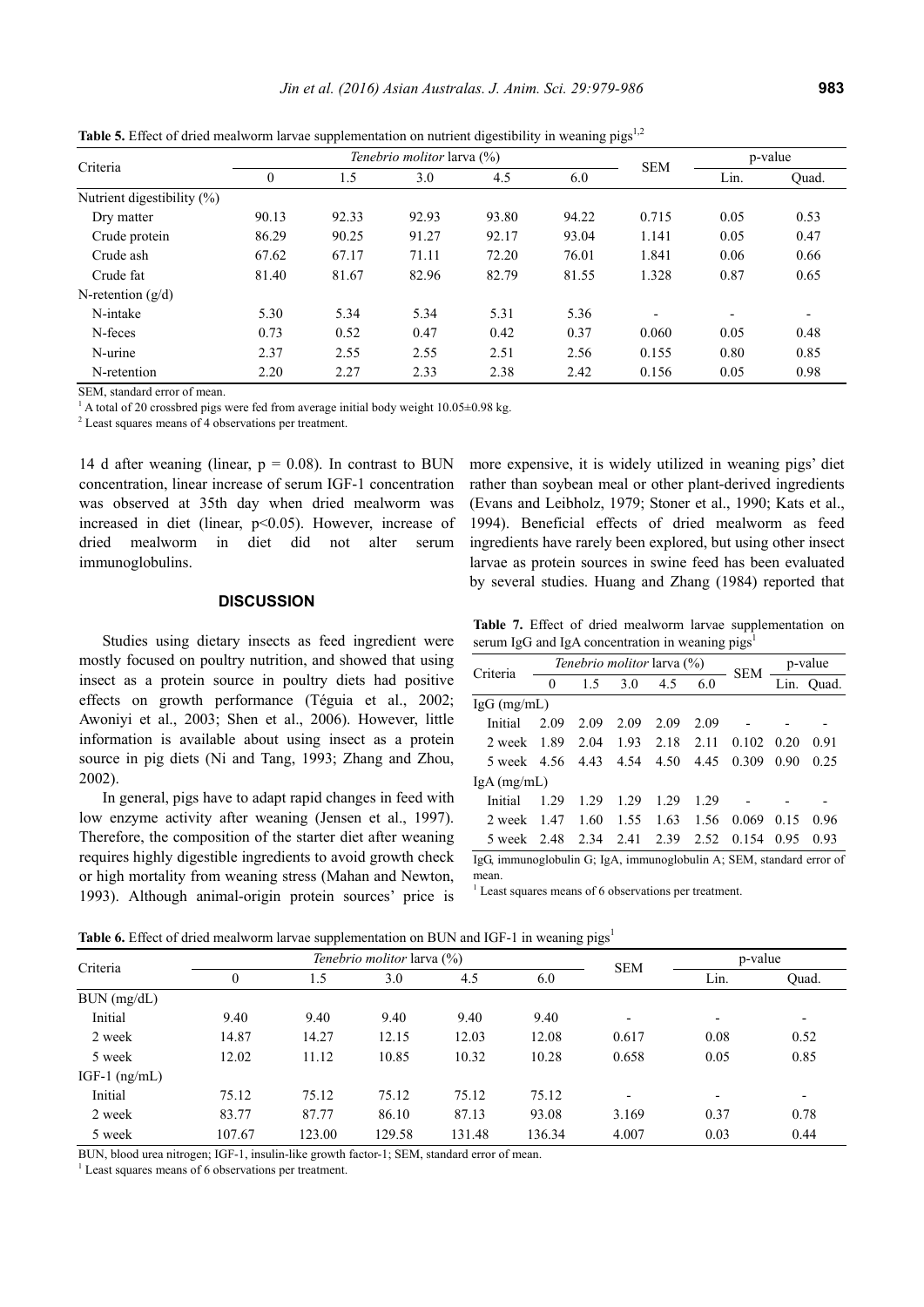feeding diet containing maggot meal in weaning pigs' diet increased weight gain by 3.5% and reduced production cost by 13.2% compared to diet containing fish meal. Zhang and Zhou (2002) presented evidence that silkworm fed growthfinishing pigs could increase ADG by 23.6% and shorten the finishing period. In case of *Tenebrio molitor* studies, Chen et al. (2012) reported that increasing *Tenebrio molitor* protein concentrate up to 6% in weaning pig diets linearly improved body weight and body weight gain. Although current study used full-fat *Tenebrio molitor* larva, the results showed that dietary *Tenebrio molitor* have benefits as a protein source for weaning pigs. Moreover, improvement of ADFI by increasing the amount of *Tenebrio molitor* larvae in current study demonstrated that the flavor of *Tenebrio molitor* improved the palatability of diet and increased feed intake in weaning pigs.

In the present study, increasing level of dried mealworm in weaning pigs' diet improved DM digestibility. Improving growth performance with mealworm can be explained with current result of nutrients digestibility. Animal protein sources have better availability compared to plant-derived protein sources because of the balanced amino acid composition in animal protein (Cromwell, 1998). Nergui et al. (2012) represented that mealworm had various kinds of amino acids and their composition met the requirements of domestic animals. Newton et al. (1977) reported that addition of black soldier fly larvae in pig diet showed similar apparent CP digestibility as soybean meal, and Hwangbo and Hong (2009) demonstrated that broilers fed diet containing 30% housefly larvae meal had a higher apparent CP and amino acid digestibility than that of broilers fed basal diet. In addition, larvae accumulate lipids in their body which contain high levels of energy to meet their energy requirement in the pupal stage. Therefore, addition of *Tenebrio molitor* larvae in the diet caused a decrease in the amount of soy oil added in the present study. In contrast to animal protein sources, plant derived fat sources generally have better bioavailability than animal derived fats in young pigs because plant oil contains a high proportion of unsaturated fatty acid (Overland et al., 1996; Smith et al., 1996; Van Oeckel et al., 1996; Leskanich et al., 1997). Furthermore, Newton et al. (1977) demonstrated that black soldier fly larvae had higher fat digestibility than that of SBM and Finke (2002) represented that *Tenebrio molitor* larvae contained high levels of unsaturated fatty acid and had suitable unsaturated fatty acid:saturated fatty acid ratio which may have resulted in the maintenance of fat digestibility as did the replacement of soy oil with mealworm powder in current study.

Serum IGF-1 and BUN concentration are affected by the nutritional status of the animal, and have been used to predict the trends of growth and nutrient digestibility (Eggum, 1970; Etherton et al., 1987). The IGF-1 as growth

hormone plays an important role in controlling the structure, function of cardiovascular system and skeletal maturation (Bayes-genis et al., 2000). Current study showed that supplemented dried mealworm stimulated the IGF-1 secretion and it had a positive influence on growth and feed efficiency. High level of BUN indicated that excessive amino acids were metabolized and circulated in the blood (Malmolf, 1988). Therefore, BUN concentration can be considered as an indicator for measurement of protein property and amino acid availability by animals (Eggum, 1970). In current study, BUN concentration had a tendency to decrease linearly as supplementation level of dried mealworm powder increased on 2 week and 5 week (linear,  $p = 0.08, 0.05$ . These results in the current study corresponded to the growth performance that improved BW and ADG with the improved nitrogen retention of nutrient digestibility.

Chitin may have a positive effect on the functioning of the immune system (Lee et al., 2008; Sánchez-Muros et al., 2014) and it could improve the immune status of the animals (Harikrishnan et al., 2012). Yuanqing et al. (2013) recommended 500 mg/kg of chitosan as an antibiotic substitute in weaning pigs. Huang et al. (2005) reported that supplementation 100 mg/kg of chitosan oligosaccharide improved ADG and ileal digestibility in broilers. In current study, *Tenebrio molitor* larva had 11.56 mg/g of chitosan (not suggested in tables) and larvae in the 6% treatment contained 0.07% of chitosan in experimental diet. On the other hand, some researchers demonstrated that using insects should increase edible safety because insects also contained chemical defense substances as toxin produced by exocrine gland (Wang et al., 2001). Mealworm has been known to contain benzoquinone as a toxin which is secreted by defensive gland of *Tenebrio moilor* (Attygalle et al., 1991) However, supplementation of dried mealworm did not have significant effects on blood IgG and IgA concentration as immune response.

## **CONCLUSION**

Inclusion of dried mealworm (*Tenebrio molitor* larvae) up to 6% in weaning pig's diet is beneficial for weaning pigs by improvement of growth performance. Dried mealworm supplementation increased feed intake and nutrient digestibility without any detrimental effect on immune response. Dried mealworm powder is available as protein source for weaning pigs' diet.

## **CONFLICT OF INTEREST**

We certify that there is no conflict of interest with any financial organization regarding the material discussed in the manuscript.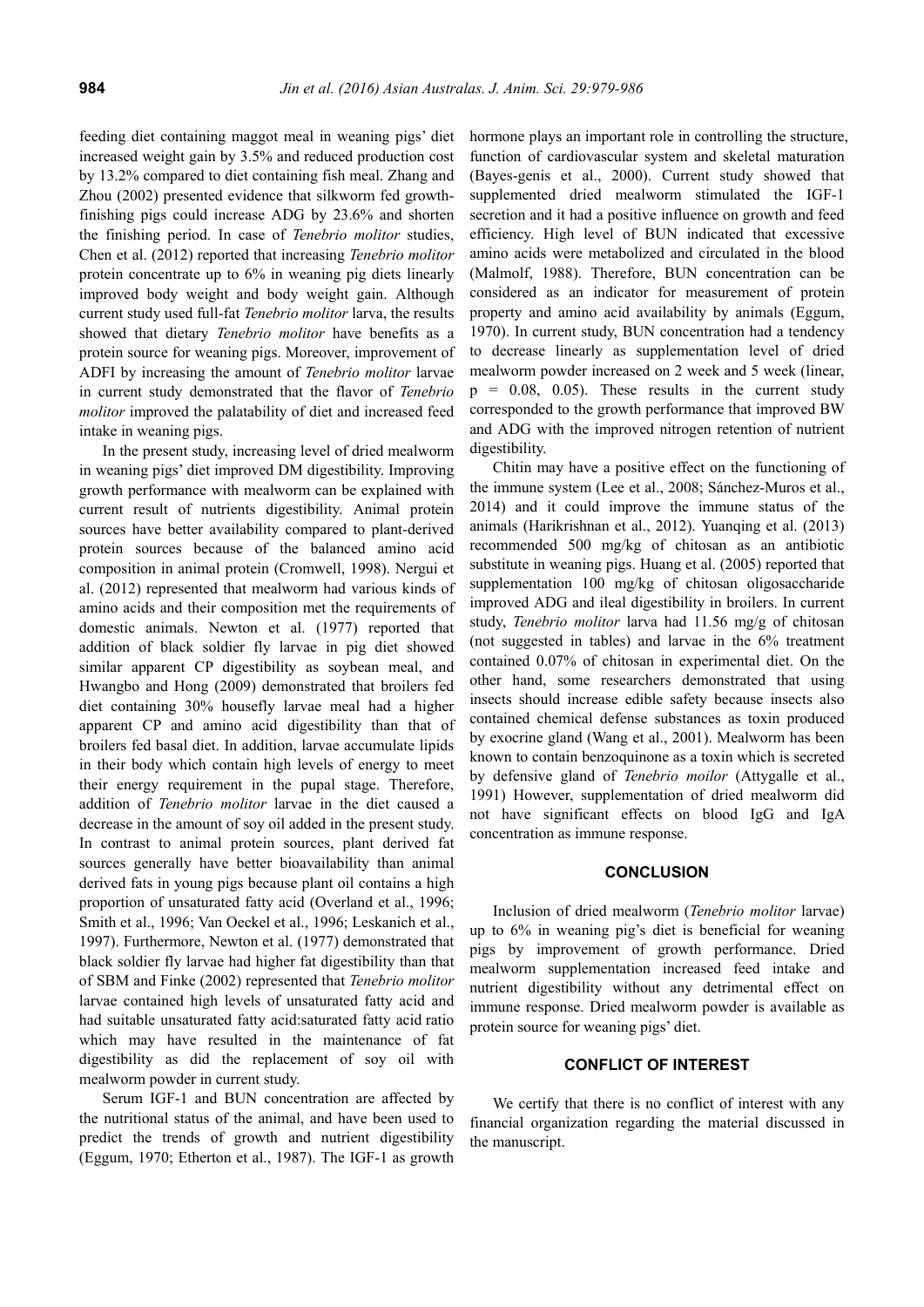#### **ACKNOWLEDGMENTS**

This research was supported by "Cooperative Research Program for Agriculture Science and Technology Development (Project No. PJ009226)" Rural Development Administration, Republic of Korea.

#### **REFERENCES**

- AOAC. 1995. Official Methods of Analysis. 16th edn. Association of Official Analytical Chemists, Arlington, VA, USA.
- Attygalle, A. B., C. L. Blankespoor, J. Meinwald, and T. Eisner. 1991. Defensive secretion of *Tenebrio molitor* (Coleoptera: Tenebrionidae). J. Chem. Ecol. 17:805-809.
- Awoniyi, T. A. M., V. A. Aletor, and J. M. AIna. 2003. Performance of broiler-chickens fed on maggot meal in place of fishmeal. Int. J. Poult. Sci. 2:271-274.
- Bayes-Genis, A., C. A. Conover, and R. S. Schwartz. 2000. The insulin-like growth factor axis: a review of atherosclerosis and restenosis. Circ. Res. 86:125-130.
- Chen, Z. B. 2012. Analysis for nutritional value of four kinds of insects and use of Tenebrio molitor power in weaning pig production. China Knowledge Resource Integrated Database (CNKI), Shandong Agricultural University, Shandong, China.
- Cromwell, G. L. 1998. Feeding swine. In: Livestock Feeds and Feeding. 4th ed. Prentice-Hall, Upper Saddle River, NJ, USA. 354 p.
- Eggum, B. O. 1970. Blood urea measurement as a technique for assessing protein quality. Br. J. Nutr. 24:983-988.
- Etherton, T. D., J. P. Wiggins, C. M. Evock, C. S. Chung, J. F. Rebhun, P. E. Walton, and N. C. Steele. 1987. Stimulation of pig growth performance by porcine growth hormone: determination of the dose-response relationship. J. Anim. Sci. 64:433-443.
- Evans, D. F. and J. Leibholz. 1979. Meat meal in the diet of the early-weaned pig. I. A comparison of meat meal and soya bean meal. Anim. Feed Sci. Technol. 4:33-42.
- Finke, M. D. 2002. Complete nutrient composition of commercially raised invertebrates used as food for insectivores. Zoo Biol. 21:269-285.
- Harikrishnan, R., J. S. Kim, C. Balasundaram, and M. S. Heo. 2012. Dietary supplementation with chitin and chitosan on haematology and innate immune response in *Epinephelus bruneus* against *Philasterides dicentrarchi*. Exp. Parasitol. 131:116-124.
- Hernandez, C. 1987. Elaboration of a sweet yellow mealworm T. molitor (Coleoptera: Tenebrionidae). Thesis. University of Quimica, Auton, Mexico.
- Huang, Z. Z. and N. Z. Zhang. 1984. Development of new source of protein feed - rearing maggots. Feed Res. 1987:17-21.
- Huang, R. L., Y. L. Yin, G. Y. Wu, Y. G. Zhang, T. J. Li, L. L. Li, M. X. Li, Z. R. Tang, J. Zhang, B. Wang, J. H. He, and X. Z. Nie. 2005. Effect of dietary oligochitosan supplementation on ileal digestibility of nutrients and performance in broilers. Poult. Sci. 84:1383-1388.
- Hwangbo, J. and E. C. Hong. 2009. Utilization of house flymaggots, a feed supplement in the production of broiler chickens. J. Environ. Biol. 30:609-614.
- Jensen, M. S., S. K. Jensen, and K. Jakobsen. 1997. Development of digestive enzymes in pigs with emphasis on lipolytic activity in the stomach and pancreas. J. Anim. Sci. 75:437-445.
- Kats, L. J., J. L. Nelssen, M. D. Tokach, R. D. Goodband, T. L. Weeden, S. S. Dritz, J. A. Hansen, and K. G. Friesen. 1994. The effects of spray-dried blood meal on growth performance of the early-weaned pig. J. Anim. Sci. 72:2860-2869.
- Lagunes, L. A. and L. Garcia. 1994. Two Insects Productivity Obtained by Recycling of Organics Made of Animal and Vegetable. Ph. M. Thesis, University of Ciencia, Auton, Mexico.
- Lee, C. G., C. A. Da Silva., J. Y. Lee., D. Hartl, and J. A. Elias. 2008. Chitin regulation of immune responses: an old molecule with new roles. Curr. Opin. Immunol. 20:684-689.
- Leskanich, C. O., K. R. Matthews, C. C. Warkup, R. C. Noble, and M. Hazzledine. 1997. The effect of dietary oil containing (n-3) fatty acids on the fatty acid, physiochemical, and organoleptic characteristics of pig meat and fat. J. Anim. Sci. 75:673-683.
- Liu, Y. S., F. B. Wang., J. X. Cui, and L. Zhang. 2010. Recent status and advances on study and utilization of Tenebrio molitor. J. Environ. Entomol. 32:106-114.
- MacEvilly, C. 2000. Bugs in the system. Nutr. Bull. 25:267-268.
- Mahan, D. C. and E. A. Newton. 1993. Evaluation of feed grains with dried skim milk and added carbohydrate sources on weanling pig performance. J. Anim. Sci. 71:3376-3382.
- Malmolf, K. 1988. Amino acid in farm animal nutrition metabolism, partition and consequences of imbalance. J. Agric. Res. 18:191-193.
- Newton, G. L., C. V. Booram, R. W. Barker, and O. M. Hale. 1977. Dried Hermetia illucens larvae meal as a supplement for swine. J. Anim. Sci. 44:395-400.
- Ng, W. K., F. L. Liew, L. P. Ang, and K. W. Wong. 2001. Potential of mealworm (*Tenebrio molitor*) as an alternative protein source in practical diets for African catfish, *Clarias gariepinus*. Aquac. Res. 32:273-280.
- Ni, X. J. and G. J. Tang. 1993. Evaluation of optimal silkworm supplementation in suckling piglets diet. ZheJiang J. Anim. Sci. Vet. Med. 3:49-49.
- NRC. 1998. Nutrient Requirements of Swine. 10th Ed. National Academy Press, Washington, DC, USA.
- NRC. 2012. Nutrient Requirements of Swine. 11th Ed. National Academy Press. Washington, DC, USA.
- Overland, M., O. Taugbol, A. Haug, and E. Sundstol. 1996. Effect of fish oil on growth performance, carcass characteristics, sensory parameters, and fatty acid composition in pigs. Acta Agric. Scand. Anim. Sci. 46:11-17.
- Ramos-Elorduy, J., E. A. Gonzalez., A. R. Hernandez, and J. M. Pino. 2002. Use of Tenebrio molitor (Coleoptera: Tenebrionidae) to recycle organic wastes and as feed for broiler chickens. J. Econ. Entomol. 95:214-220.
- Ravzanaadii, N., S. H. Kim, W. H. Choi, S. J. Hong, and N. J. Kim. 2012. Nutritional Value of Mealworm, Tenebrio molitor as Food Source. Int. J. Indust. Entomol. 25:93-98.
- Sánchez-Muros, M. J., F. G. Barroso, and F. Manzano-Agugliaro. 2014. Insect meal as renewable source of food for animal feeding: A review. J. Cleaner Prod. 65:16-27.
- SAS Institute, 2002. SAS/STAT User's Guide: Version 9.1. SAS Institute, Cary, NC, USA.
- Shen, H., X. L. Pan, and J. G. Wang. 2006. Effect of Tenebrio